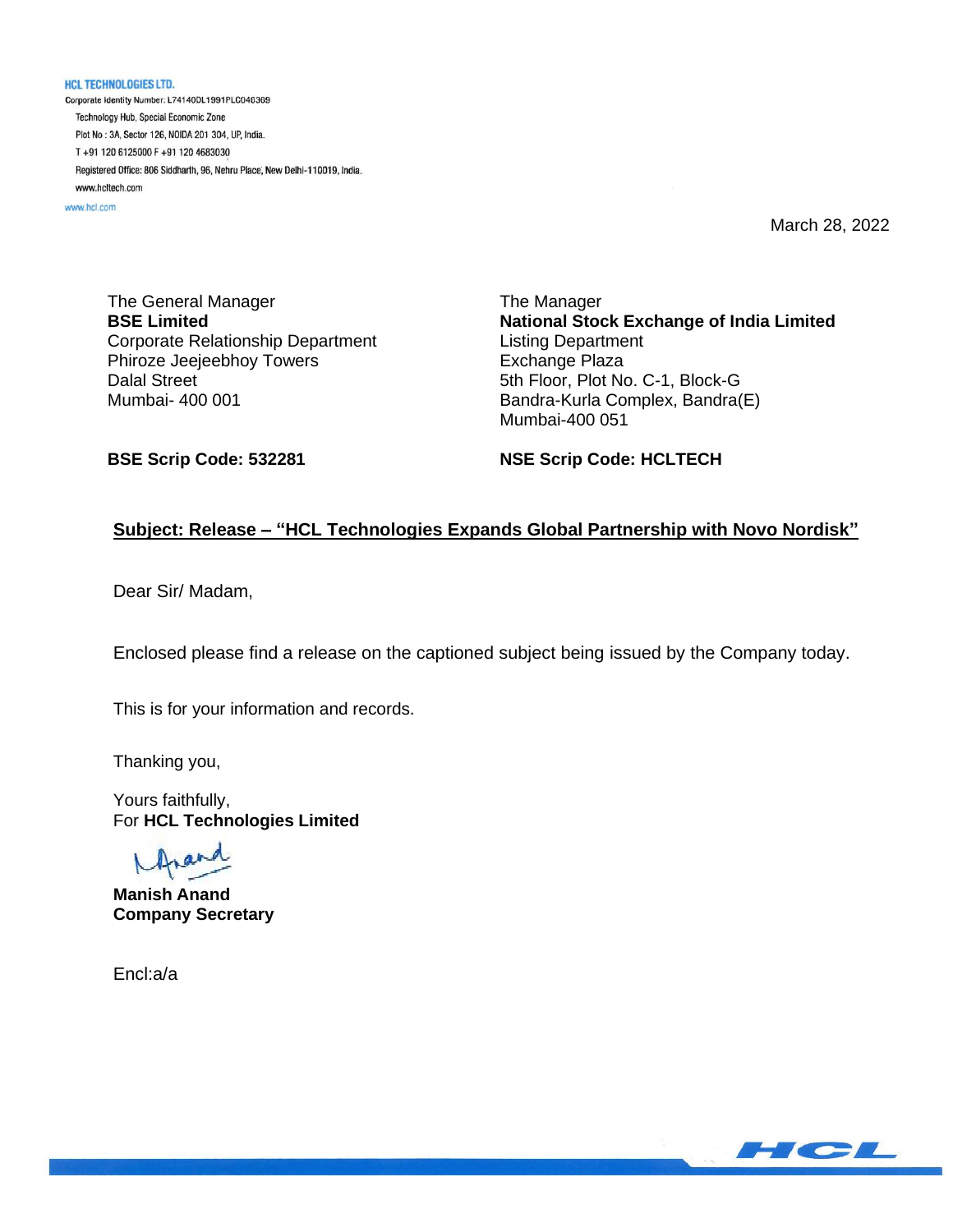

# **HCL Technologies Expands Global Partnership with Novo Nordisk**

**NOIDA, INDIA – March 28, 2022** – HCL Technologies (HCL), a leading global technology company, has been selected to provide global service desk and on-site support to Novo Nordisk. Through the partnership, HCL will help Novo Nordisk transform its IT operations and create world-class end-user experiences and drive efficiency across its workforce.

HCL will implement a multilingual and omnichannel digital workplace solution for Novo Nordisk. Using the [knowledge-centred](https://www.thekcsacademy.net/kcs/) service (KCS) methodology and its next-generation automation and self-service capabilities, HCL will support more than 48,000 end-users in 20 languages, across 58 countries and offer on-site IT services throughout the United States, Asia and Europe.

"We're delighted to be expanding our current application management and modernization services engagement with Novo Nordisk through this new deal," said Pankaj Tagra, Corporate Vice President and Nordic and DACH Head, HCL Technologies. "The strength of our partnership with Novo Nordisk is testament to HCL's continued growth and leadership in the Nordics and reinforces our value proposition in Life Sciences and Healthcare."

#### **About HCL Technologies**

HCL Technologies (HCL) empowers global enterprises with technology for the next decade, today. HCL's Mode 1- 2-3 strategy, based on its deep-domain industry expertise, customer-centricity and entrepreneurial culture of Ideapreneurship™, enables businesses to transform into next-gen enterprises.

HCL offers its services and products through three business units: IT and Business Services (ITBS), Engineering and R&D Services (ERS) and Products & Platforms (P&P). ITBS enables global enterprises to transform their businesses through offerings in the areas of applications, infrastructure, digital process operations and next generational digital transformation solutions. ERS offers engineering services and solutions in all aspects of product development and platform engineering. P&P provides modernized software products to global clients for their technology and industry specific requirements. Through its cutting-edge co-innovation labs, global delivery capabilities and broad global network, HCL delivers holistic services in various industry verticals, categorized as Financial Services, Manufacturing, Technology & Services, Telecom & Media, Retail & CPG, Life Sciences & Healthcare and Public Services.

As a leading global technology company, HCL takes pride in its diversity, social responsibility, sustainability and education initiatives. For the 12 months ended Dec. 31, 2021, HCL had consolidated revenue of US\$11.18 billion. Its nearly 198,000 ideapreneurs operate out of 52 countries.

For more information, visit [www.hcltech.com.](https://apc01.safelinks.protection.outlook.com/?url=http%3A%2F%2Fwww.hcltech.com%2F&data=04%7C01%7Ckanika.vats%40hcl.com%7Cbd35b8af89e341b9000408d9dc417d8c%7C189de737c93a4f5a8b686f4ca9941912%7C0%7C0%7C637782996102001688%7CUnknown%7CTWFpbGZsb3d8eyJWIjoiMC4wLjAwMDAiLCJQIjoiV2luMzIiLCJBTiI6Ik1haWwiLCJXVCI6Mn0%3D%7C3000&sdata=2Gz9BNrvkPlGWVrnZMdpVAtvkZXzEvXaLO4G8INGq18%3D&reserved=0)